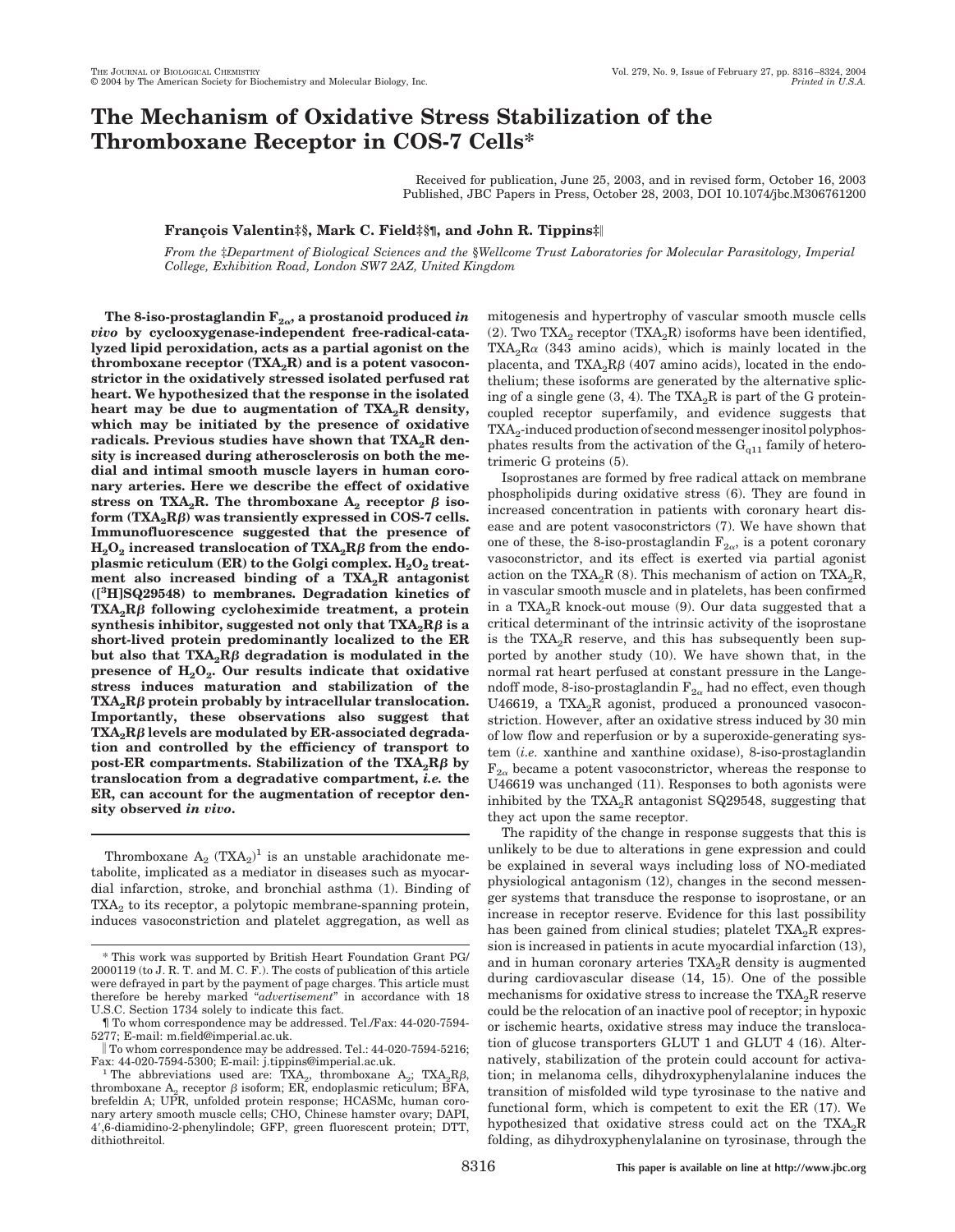FIG. 1. **Localization and expression**  $\textbf{of } \text{T} \textbf{X} \textbf{A}_2 \textbf{R} \boldsymbol{\beta}$  in COS-7 cells. COS-7 cells were transfected with  $\text{TXA}_2\text{R}\beta\text{-Myc-His},$ and cell homogenates were analyzed by immunoblotting using anti-Myc antibodies  $(A)$ . TXA<sub>2</sub>R $\beta$ -Myc-His was detected in the transiently transfected cell lysate (*A*, *lane 2*). In contrast, no detectable endogenous  $TXA_2R\beta$ -Myc-His was observed in the nontransfected cell lysate (*A*, *lane 1*). An increased  $TXA_2R\beta$ -Myc-His signal was observed in the oxidatively stressed cell lysate (*A*, *lane 3*). To ensure that a GFP tag does not interfere with the receptor localization, COS-7 cells were transfected with  $\text{TXA}_2\text{R}\beta$  wild type and visualized by immunofluorescence microscopy using rabbit antibody against the C terminus (see "Experimental Procedures"). In permeabilized cells,  $\text{TXA}_2\text{R}\beta$  wild type was distributed throughout the cell, mainly on a reticular network, suggesting an ER localization (*B*).



unfolded protein response (UPR) mechanism, which is activated under a variety of stress conditions (18). In this present study, we expressed the  $TXA_2R\beta$  in COS-7 cells by transient DNA transfection, and we have investigated the effect of exposure to hydrogen peroxide on the post-translational behavior of the TXA<sub>2</sub>R $\beta$  isoform.

#### EXPERIMENTAL PROCEDURES

*Materials—*Simian kidney (COS-7) cells were obtained from the American Type Culture Collection. Human coronary artery smooth muscle cells (HCASMc) were obtained from CellWorks (Buckingham, UK). The complete control inducible mammalian expression system (pERV3 CHO stable cell line and the pEGSH vector) was purchased from Stratagene (La Jolla, CA). TXA<sub>2</sub>R $\beta$  cDNA was kindly provided by Drs. J. A. Ware and A. W. Ashton (Albert Einstein College of Medicine, New York). Mammalian expression vector pcDNA 3.1/CT-GFP-TOPO, pcDNA 4/CT-Myc-His, Dulbecco's modified Eagle's medium supplemented with glucose (4.5 g/liter), fetal bovine serum, and antibiotic/ antimycotic solution were purchased from Invitrogen. 4',6-diamidino-2-phenylindole (DAPI), anti-Golgin-97 mouse monoclonal antibody, Texas Red-conjugated goat anti-mouse IgG, Texas Red-conjugated goat anti-rabbit IgG, Texas Red-conjugated rabbit anti-goat IgG, and Oregon Green-conjugated goat anti-mouse IgG were purchased from Molecular Probes Inc. (Eugene, OR). Anti-calnexin rabbit polyclonal antibody, anti- $\beta$ -COP goat polyclonal antibody, and anti-GRP78 (BiP) rabbit polyclonal antibody were purchased from Santa Cruz Biotechnology Inc. [ 3 H]SQ29548 was obtained from PerkinElmer Life Sciences. SQ29548 was obtained from Cayman Chemical Co. (Ann Arbor, MI). DNA Taq polymerase was obtained from Stratagene. The Bradford protein assay kit was from Bio-Rad. Horseradish peroxidase-conjugated goat antirabbit or anti-mouse IgG, horseradish peroxidase-conjugated rabbit anti-goat IgG, anti-Myc Cy3, or fluorescein isothiocyanate-conjugated mouse monoclonal antibody, and all of the other chemicals were purchased from Sigma.

 $\mathit Subcloning$  of  $\mathit{C-terminal}$  GFP and Myc-His-tagged Human  $\mathit{TXA}_{2}\mathit{R}\beta$  $\emph{cDNA}$ —Human TXA $_2$ R $\beta$  cDNA was amplified by PCR. The oligonucleotides used were  $5^\prime\text{-}\text{CGGATCC} \Delta \text{TGTGGCC} \text{CACGGCAG} \text{T-}3^\prime$  and  $5^\prime\text{-}$ CGCAGTGATATCCGCCTGTAATCCCAG-3' with BamHI and EcoRV sites (underlined). The PCR product was subcloned into pcDNA 3.1/CT-GFP-TOPO or into the pcDNA 4/CT-Myc-His at the BamHI and EcoRV sites. The insertion of the TXA<sub>2</sub>R $\beta$  cDNA was confirmed by DNA sequencing. The human  $\text{TXA}_2\text{R}\beta$  wild type vector was made by PCR using the following primers: 5-CGGGATCCATGTGGCCCAACGGCAGT-3 and 5'-GAATTCTTACGCCTGTAATCC-3' with BamHI and an introduced stop codon (underlined). The PCR product was subcloned into the mammalian expression vector pcDNA 3.1/CT-GFP-TOPO and verified by sequencing.

*Subcloning of C-terminal Myc-His-tagged Human TXA2R*- *cDNA into pEGSH Vector—*Human C-terminal Myc-His-tagged human  $\text{TXA}_2\text{R}\beta$  cDNA was amplified by PCR from the pcDNA 4/CT-Myc-His construct (see above). The oligonucleotides used were 5-GATATCT-TATGTGGCCCAACGGCAGTT-3' and 5'-GATATCCCGCCTGTAATC-CCAGCTG-3 with EcoRV sites (underlined). The PCR product was subcloned into pEGSH vector at EcoRV site. DNA sequencing and DNA digestion confirmed the insertion and the orientation of the TXA<sub>2</sub>Rβ-Myc-cDNA.

*Cell Culture and Expression of the GFP and Myc-His-tagged Human TXA<sub>2</sub>Rβ*—COS-7 cells were maintained in Dulbecco's modified Eagle's medium supplemented with 10% heat-inactivated fetal bovine serum and antibiotic-antimycotic at 37 °C in a humidified atmosphere of 95% air and 5% CO<sub>2</sub>. pERV3 CHO stable cells line were maintained in presence of G418 (500  $\mu$ g/ml), and HCASMc were maintained in HCASMc basal medium supplemented with HCASMc growth supplement (CellWorks). To create cell lines expressing  $TXA_2R\beta$ , pcDNA 3.1/CT-GFP-TOPO, or pcDNA 4/CT-Myc-His expression vector containing the cDNAs of the wild type  $TXA_2R\beta$ , GFP-tagged  $TXA_2R\beta$  $(pCDNA3.1/TXA<sub>2</sub>R\beta-GFP)$ , or Myc-His-tagged TXA<sub>2</sub>R $\beta$  (pCDNA4/  $\text{TXA}_2\text{R}\beta\text{-Myc-His}$  were transfected into the cells using  $\text{FuGENE }6$ transfection reagent (Roche Applied Science). To obtain the COS-7 stable cells line, COS-7 cells were transfected with pcDNA 4/CT-Myc-His expression vector and maintained in Dulbecco's modified Eagle's medium in the presence of zeocin (600  $\mu$ g/ml) for 8 weeks.

*Antibody Production—*For antibody production, residues 270–369 of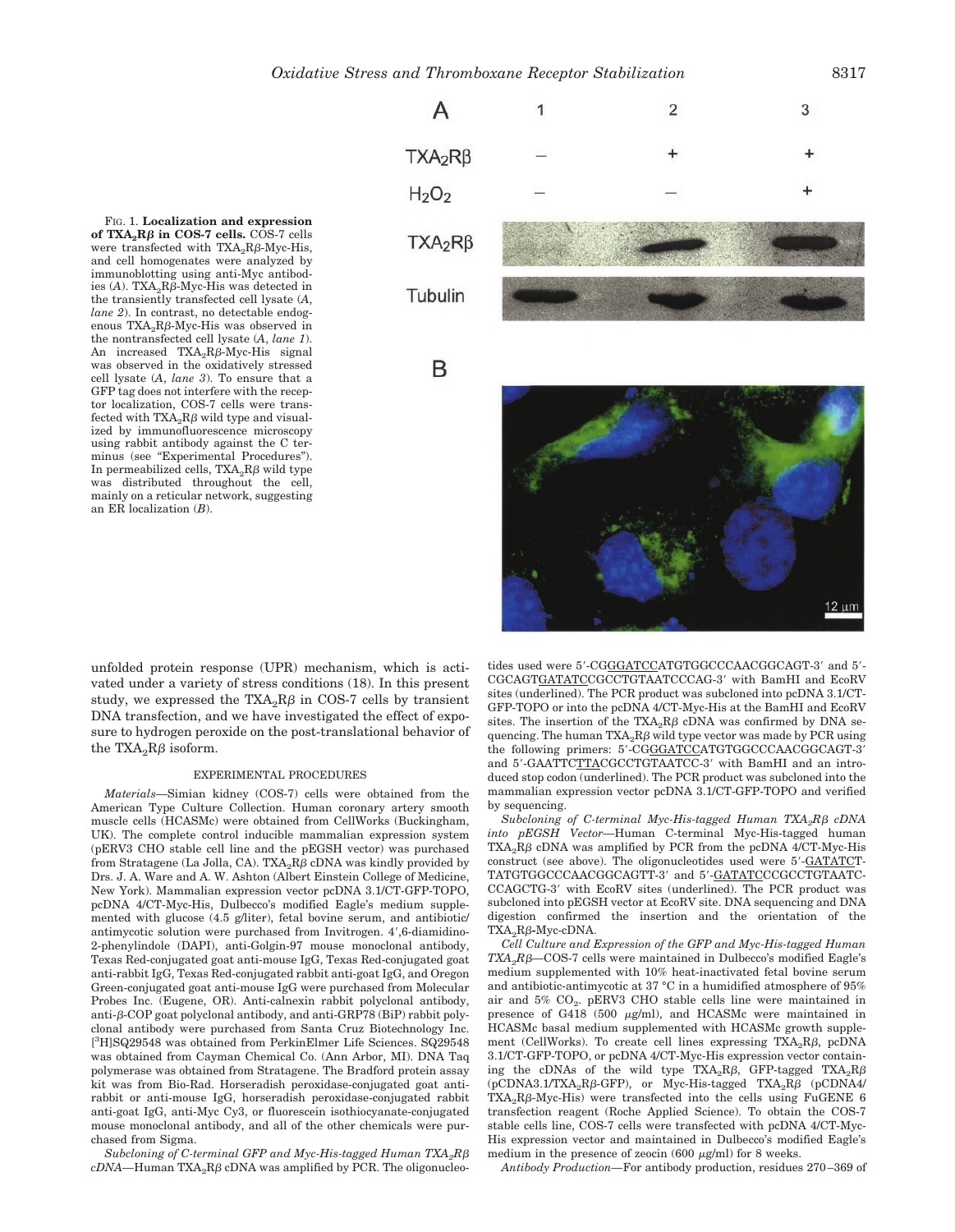

FIG. 2. **Electron microscopy.** To determine whether oxidative stress induces major morphology modifications, COS-7 cells were observed under thin section electron microscopy before (*A*) and after oxidative stress (*B*). No gross modification to the morphology of the cells was observed.

FIG. 3.  $TXA_2R\beta$  expression in **pERV3 CHO stable cell line.** pERV3 CHO stable cells were transfected with  $TXA_2R\beta$ -Myc-His (pEGSH vector) and cultured in the presence of different concentrations of the inducer, ponasterone A  $(0-10 \mu M)$ . The cells were lysed, and the homogenates were analyzed by immunoblotting using anti-Myc antibodies (*A*). The interaction between the inducer and the ligand-binding domain of the pEGSH vector induced a dose-responsive expression of TXA<sub>2</sub>Rβ (*A, first six lanes*). Control (homogenate of transiently transfected COS-7 cells) indicated a level of expression similar than the expression in pERV3 CHO cells in presence of 8  $\mu$ M of ponasterone A (*A*, *fifth* and *seventh lanes*). To investigate the intracellular localization of  $TXA_2R\beta$  in pERV3 CHO cells, transiently transfected cells were maintained in presence of ponasterone A (2  $\mu$ M) and visualized by immunofluorescence microscopy (*B*). The nuclei were stained with DAPI ( $blue$ ), and TXA<sub>2</sub>R $β$ was stained with anti-Myc Cy3 conjugate  $(\text{red})$ . TXA<sub>2</sub>R $\beta$ -Myc-His was distributed throughout the cell, mainly on a reticular network, suggesting an ER localization. This localization, the same as described above (see Fig. 1) was also obtained at the lowest level of expression (see *inset* in *B* with signal augmented by increased gain of the main panel cell indicated by an *arrow*).



TXA2R $\beta$  was amplified using DNA Taq polymerase with the following primers: 5'-CGGGATCCCGAAACCCGCCTGCC-3' and 5'-CGCAGT-GAATTCCGCCTGTAATCC-3', cloned into the expression vector pGEX-2TK (Amersham Biosciences) through BamHI and EcoRI sites (underlined), and expressed as a glutathione *S*-transferase fusion protein in *Escherichia coli* DH5. Glutathione *S*-transferase fusion protein was inoculated into rabbits with Freund's incomplete adjuvant (Sigma), a procedure repeated four times. Specific antibodies were affinity-purified on antigen immobilized on cyanogen bromide-activated Sepharose 4B (Amersham Biosciences).

 $\emph{Subcellular Localization of TXA}_{2}R\beta$ —COS-7 cells were transfected using pCDNA4/TXA<sub>2</sub>R $\beta$ -Myc-His. At 24 h post-transfection, COS-7 cells were treated with cycloheximide (200  $\mu$ g/ml, 2 h) by adding the drug to the medium, and then the cells were submitted to oxidative stress  $(H_2O_2, 10 \mu M, 40 \text{ min})$ . The cells were washed twice in 10 mM triethanolamine, 10 mM acetic acid, 250 mM sucrose, 1 mM EDTA, and 1 mM dithiothreitol, harvested with a rubber policeman in 800  $\mu$ l of buffer containing protease inhibitors (protease inhibitor mixture tablets; Roche Applied Science), and homogenized by 15 passages through a 25-gauge needle on a 1-ml syringe. Nuclei and intact cells were removed by microcentrifugation at  $1200 \times g$  for 5 min at 4 °C. The postnuclear supernatant was loaded on preformed Nycodenz gradients prepared exactly as described (19). The postnuclear supernatant was loaded on top of the gradients and centrifuged for 1.5 h at 46,000 rpm in a Beckman L8–55 ultracentrifuge. Equal fractions were collected, and aliquots of each fraction were subjected to electrophoresis on SDS-PAGE gels. The distribution of  $\text{TXA}_2\text{R}\beta$ , calnexin (ER marker), and  $\beta$ -COP (intermediate compartment/Golgi complex marker) in the gradients was determined by immunoblotting.

*Immunoblotting—*Protein estimation was performed (Bradford assay), and 20  $\mu$ g of cell lysate protein/lane were electrophoresed on 12% SDS-polyacrylamide gels and blotted onto Hybond-ECL nitrocellulose membrane (Amersham Biosciences) by wet transfer. The filters were blocked in 5% milk, phosphate-buffered saline, and 0.1% Tween 20, probed with primary antibodies (in a 10-ml block) for 1 h, washed four times with phosphate-buffered saline/Tween 20, and then incubated with secondary antibody (diluted 1:5000) in blocking buffer for 1 h and washed. Detection was by chemiluminescence.

*Kinetic Analysis—*COS-7 cells were grown on coverslips and transiently transfected with pCDNA4/TXA<sub>2</sub>R $\beta$ -Myc-His as described above. At 24 h post-transfection, the COS-7 cells were treated with cycloheximide (200  $\mu$ g/ml, 2 h) by adding the drug to the medium, and then cells were submitted to oxidative stress  $(H_2O_2, 10 \mu M, 40 \text{ min})$ . The medium was replaced by a new medium containing cyloheximide throughout the experiment. At the indicated time the cells were collected and subjected to electrophoresis on SDS-PAGE gels. Loading control was performed using an anti-tubulin mouse antibody (gift from Keith Gull, Oxford,  $I(K)$ 

*Binding Analysis—*COS-7 cells were grown on coverslips and transiently transfected with pCDNA4/TXA<sub>2</sub>R $\beta$ -Myc-His as described above.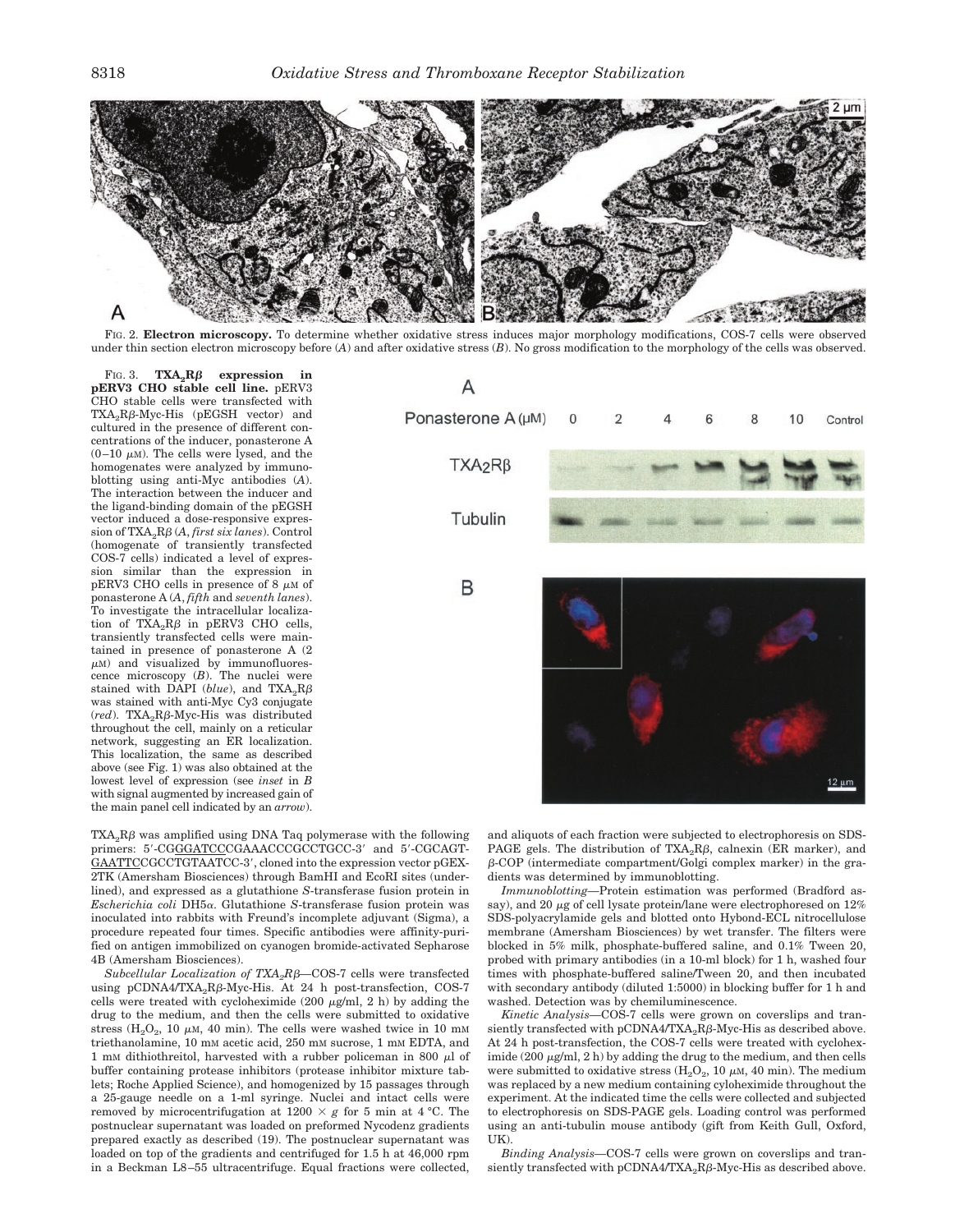FIG. 4.  $\mathbf{T} \mathbf{X} \mathbf{A}_2 \mathbf{R} \boldsymbol{\beta}$  expression in COS-7 **stable cell line and in HCASMc.** COS-7 cells were stably transfected with  $TXA_2R\beta$ -Myc-His and visualized by immunofluorescence microscopy (*A*). The nuclei were stained with DAPI (*blue*), and  $\text{TXA}_2\text{R}\beta$  was stained with anti-Myc Cy3 conjugate (*red*). A perinuclear and reticular network localization was observed, which is consistent with the ER localization described above (Figs. 1 and 3). HCASMc were transiently transfected and visualized by immunofluorescence microscopy (*B*). The nuclei were stained with DAPI ( $blue$ ), and  $TXA_2R\beta$  was stained with anti-Myc fluorescein isothiocyanate conjugate (*green*). Similar ER localization of the receptor was observed (*B*).



At 24 h post-transfection, the COS-7 cells (10<sup>7</sup>) were homogenized in 1 ml of binding buffer (25 mM Tris-HCl, pH 7.4, 5 mM CaCl<sub>2</sub>, 10  $\mu$ M indomethacin, 50  $\mu$ g/ml glutathione) using a cell homogenizer. After 5 min of centrifugation at  $1000 \times g$ , the resulting supernatant was centrifuged at  $150,000 \times g$  for 30 min at 4 °C. The pellet corresponding to the membrane fraction was further resuspended in 600  $\mu$ l of binding buffer and homogenized. For the binding assay, 50  $\mu$ g of protein of the membrane fraction was incubated with a TXA<sub>2</sub>R antagonist ([3 H]SQ29548, 30 Ci/mol, 1–100 nM; PerkinElmer Life Sciences) in the presence or absence of 5  $\mu$ M of unlabeled (cold) SQ29548 in a 0.1-ml reaction volume with vigorous shaking at room temperature for 60 min. The reaction was then terminated by adding 1 ml of ice-cold washing buffer (25 mM Tris-HCl, pH 7.4). The unbound ligand was filtered under vacuum through a Whatman GF/C glass filter (Whatman, Clifton, NJ) presoaked with the ice-cold washing buffer. The radioactivity of the TP receptor-bound [<sup>3</sup>H]SQ29548 remaining on the glass filter was counted in 8 ml of scintillation mixture (EN<sup>3</sup> HANCE; PerkinElmer Life Sciences) using a Beckman counter (Fullerton, CA). The  $K_d$  and  $B_{\text{max}}$ values (means  $\pm$  S.D.) were compared using Student's unpaired t test with a significance value of  $p < 0.05$ .

 $15 \mu m$ 

*Immunofluorescence Microscopy—*Cells were fixed for 10 min in phosphate-buffered saline with 3.6% paraformaldehyde and permeabilized for 10 min with phosphate-buffered saline with 0.5% Triton X-100 at room temperature. For the localization of the  $\text{TXA}_2\text{R}\beta$  wild type, the cells were doubly stained using DAPI (nuclear staining) and polyclonal antibody against the  $TXA_2R\beta$  (described above). The secondary antibody used was Oregon Green-conjugated goat anti-rabbit IgG. For colocalization of  $TXA_2R\beta\text{-Myc-His},$  the cells were stained using DAPI, anti-Myc Cy3-conjugated, and anti-Golgin-97 (*cis-*Golgi marker) monoclonal antibody. The secondary antibody used was Oregon Green-conjugated goat anti-mouse IgG. Immunofluorescence was visualized under a Nikon E600 immunofluorescence microscope equipped with  $100\times$ / 1.3 Plan-Fluor oil immersion objective. The digital images were merged and assembled into figures using Adobe Photoshop (Adobe Systems, Inc.).

*Electron Microscopy—*The cells were fixed in suspension by adding chilled 5% glutaraldehyde and 8% paraformaldehyde in phosphatebuffered saline in a 1:1 ratio to the growth medium. The final dilutions were therefore 2.5% glutaraldehyde and 4% paraformaldehyde. The cells were fixed on ice for 10 min, centrifuged at 3000 rpm for 5 min, and the supernatant carefully replaced with fresh fixative for a further 50 min without disturbing the pellet, rinsed in 0.1 M sodium cacodylate, and post-fixed in 1% osmium tetroxide in the same buffer at room temperature for 1 h. After rinsing in buffer, the cells were then dehydrated in an ethanol series, adding 1% uranyl acetate at the 30% stage, followed by propylene oxide and then embedded in Epon/Araldite 502 and finally polymerized at 60 °C for 48 h. The sections were cut on a Leica Ultracut T ultramicrotome at 70 nm using a diamond knife, contrasted with uranyl acetate and lead citrate, and examined on a Philips CM100 transmission electron microscope.

*Confocal Microscopy—*COS-7 cells were grown on coverslips and transiently transfected with  $pCDNA3.1/TXA_2R\beta$ -GFP. At 24 h post-



**F**IG. 5. Subcellular localization of TXA<sub>2</sub>Rβ on Nycodenz den- $\boldsymbol{\mathrm{sity}}$  gradients. COS-7 cells were transfected with TXA<sub>2</sub>R $\beta$ -Myc-His, and cell homogenates were separated on preformed Nycodenz gradients. The fractions from the gradient were analyzed by immunoblotting using anti-Myc antibodies and other markers as indicated. Marker proteins were calnexin  $(ER)$  and  $\beta$ -COP (Golgi complex). In the absence of oxidative stress, a predominantly ER localization for  $\text{T} \text{XA}_2 \text{R} \beta$  was observed, whereas in the presence of  $H_2O_2$ , sedimentation of a proportion of  $TXA_2R\beta$  was shifted to a lighter fraction, co-sedimenting with  $\beta$ -COP. These results suggest that exposure to  $\rm H_2O_2$  induces a modification of the intracellular localization of the TXA<sub>2</sub>R $\beta$ .

transfection, the cells were incubated 3 h at 37 °C in the presence of 200  $\mu$ g/ml of cycloheximide (control), submitted to oxidative stress, fixed, permeabilized, and stained with the anti-golgin-97 monoclonal antibody and anti-mouse Texas Red-conjugated antibody as described above. The slides were examined using a confocal laser scanning microscope (Axioplan 2 with LSM 510; Carl Zeiss Inc.) equipped with 100-/1.4 Plan-APOCHROMAT oil immersion objective. GFP and Texas Red were excited with 488 and 595 nm of krypton-argon lasers, respectively, and individual channels were scanned in series to prevent crosschannel bleed through. Each image represents a single 0.4  $\mu$ M "Z" optical section of GFP-transfected cells.

### RESULTS

*Detection and Localization of TXA2R*- *in COS-7 Cells—* COS-7 cells express an endogenous  $TXA_2R\alpha$  (20), suggesting that these cells have the intracellular signaling pathway with which to transduce a response to isoprostane and therefore constitute a relevant model system for this study. Determination of expression of Myc-His-tagged  $TXA_2R\beta$  in COS-7 cells was performed by Western blotting (Fig. 1*A*). No detectable level of endogenous TXA<sub>2</sub>R $\beta$ -Myc-His was observed in the nontransfected cell lysate (Fig. 1*A*, *lane 1*). In contrast, monoclonal antibody was able to detect  $\text{TXA}_2\text{R}\beta\text{-Myc-His}$  in the transiently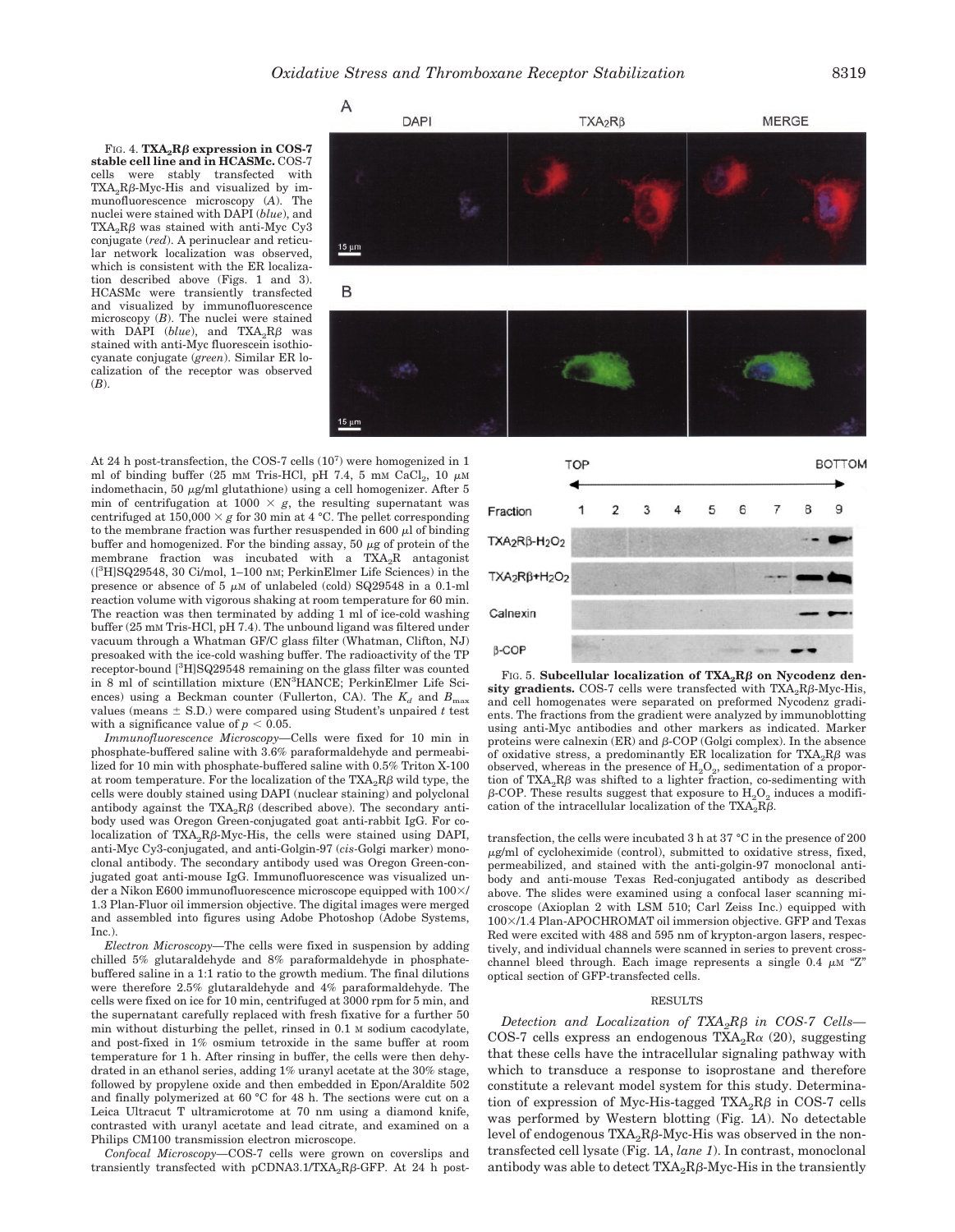

 $TXA_2R\beta$ Golgin-97

 $\text{cases} \text{ a relocation of } \text{T} \text{XA}_2 \text{R} \beta \text{ by } \text{oxi-}$ **dative stress.** COS-7 cells were transiently transfected with  $TXA_2R\beta$ -GFP (*green*), and the Golgi complex was visualized with anti-Golgin-97 (*cis*-Golgi marker) and a secondary antibody Texas red (*red*). At steady state, confocal microscopy analysis showed that  $TXA_2R\beta$  was predominantly localized to the ER (*A*; *main panel* is the flattened stack, and *small panels* are individual optical sections). In contrast, the addition of  $H_2O_2$ evoked an intracellular translocation of the  $TXA_2R\beta$  from the ER to the Golgi complex, as demonstrated by co-localization with Golgin-97 (*yellow*, *B*).

FIG. 6. **Confocal microscopy indi-**

transfected cell lysate (Fig. 1*A*, *lane 2*). Interestingly, the addition of  $H_2O_2$  (10  $\mu$ m, 40 min) increased the quantity of TXA<sub>2</sub>R $\beta$ -Myc-His detected in the cell lysate (35  $\pm$  5% increase,  $n = 3$ ; Fig. 1*A*, *lane* 3). The observed increase in  $TXA_2R\beta$ -Myc-His quantity present in the cell lysate after  $H_2O_2$  treatment suggests that the receptor stabilization may occur rapidly after oxidative stress, similarly to that found *in vivo*. Further,  $\text{T} \text{X} \text{A}_2 \text{R} \beta$  wild type was visualized by immunofluorescence microscopy using rabbit anti-TXA<sub>2</sub>R $\beta$  C-terminal antibody and anti-rabbit fluorescein isothiocyanate conjugate. Immunofluorescence microscopy showed that in permeabilized cells,  $\text{T} \text{X} \text{A}_2 \text{R} \beta$  wild type was distributed throughout the cell, mainly on a reticular network, suggesting an ER localization (Fig. 1*B*). To investigate whether oxidative stress could induce some morphology modifications, the cells were observed under electron microscopy before (Fig. 2*A*) and after oxidative stress (Fig. 2*B*). No gross modification to the morphology of the cell was observed by thin section electron microscopy, following  $H_2O_2$ treatment under the conditions used here.

*The Intracellular Localization of TXA2R*- *Is Not a Consequence of the Transient Expression—*To investigate whether the intracellular localization of  $\text{TXA}_2\text{R}\beta$  was a consequence of the expression system, we transfected  $\text{T} \text{XA}_2 \text{R} \beta$  into an inducible mammalian expression system. Using the inducible mammalian expression vector (pEGSH vector) containing TXA<sub>2</sub>R $\beta$ , we transiently transfected pERV3 CHO stable cells in the presence of different concentrations of the inducer, ponasterone A (0–10  $\mu$ M). Western blot analysis revealed that interaction between the inducer and the ligand-binding domain of the pEGSH vector induced a dose-responsive expression of  $\text{TXA}_2\text{R}\beta$ (Fig. 3*A*, *first six lanes*). Control (homogenate of transiently transfected COS-7 cells; Fig. 3*A*, *seventh lane*) indicated a similar level of expression to that in pERV3 CHO cells in presence of 8  $\mu$ M of ponasterone A (Fig. 3A, *fifth* and *seventh lanes*). To investigate the intracellular localization of  $\text{TXA}_2\text{R}\beta$ at low level of expression, transiently transfected cells were maintained in presence of ponasterone A  $(2 \mu M)$  and visualized by immunofluorescence microscopy (Fig. 3*B*). The nuclei were  $\operatorname{stained}$  in  $\mathit{blue}, \operatorname{and} \operatorname{TXA_2R\beta}$  was  $\operatorname{stained}$  in  $\mathit{red}.$   $\operatorname{TXA_2R\beta\text{-}Myc-}$ His was distributed throughout the cell, mainly on a reticular network, suggesting an ER localization. This localization, which is consistent with the ER, was obtained even with the minimal detectable level of receptor (see the increased signal gain in Fig. 3*B*, *inset*). A similar ER localization was also observed in the stably transfected COS-7 cells line (Fig. 4*A*) or in transiently transfected HCASMc (Fig. 4*B*) that endog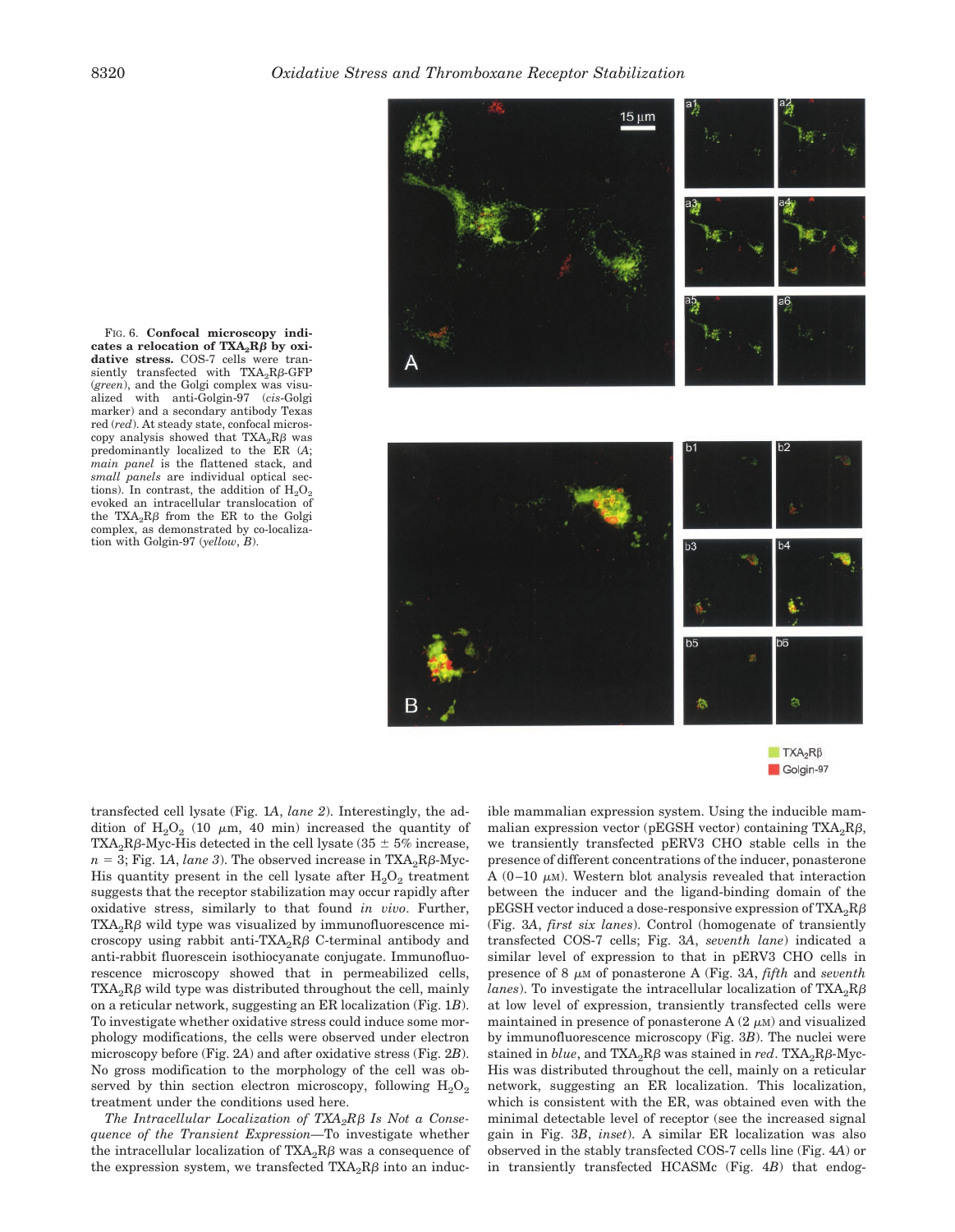A



A

B

С



F1G. 8.  $\bf{Effect of BFA treatment on the TXA_{2}R}\beta intracellular localization. \bf{COS-7}$  cells were transiently transfected with  $\rm{TXA_{2}R}\beta\text{-}Myc-$ His. The nuclei were stained with DAPI (blue), TXA<sub>2</sub>Rβ was stained with anti-Myc Cy3 conjugate (*red*), and the Golgi complex was stained with anti-Golgin-97 (*cis-*Golgi marker) and an Oregon Green-conjugated secondary antibody (*green*). Without H<sub>2</sub>O<sub>2</sub> treatment (A), TXA<sub>2</sub>Rβ-Myc-His is detected in structures distributed throughout the cytoplasm with limited co-localization with the *cis*-Golgi complex marker (*yellow*). By contrast, in the presence of  $\rm H_2O_2$  treatment (*B*), TXA<sub>2</sub>Rβ-Myc-His was localized in a very restricted area close to the nucleus showing a co-localization with the *cis*-Golgi complex marker (*yellow*). Some TXA<sub>2</sub>RB-Myc-His was in the ER but below the detection limit. These results confirm that oxidative stress induces a translocation of the receptor to the Golgi complex. BFA treatment on oxidatively stressed cells induces a relocalization of the receptor to the ER (*C*). The disappearance of the Golgi complex staining is due to redistribution of the Golgi complex proteins induced by BFA.

enously express this receptor (21). These data suggest that the ER localization of  $\text{TXA}_2\text{R}\beta$  is not a consequence of the artificial expression system.

*Oxidative Stress Is Involved in the Intracellular Transloca-* $\iota$ *ion of TXA<sub>2</sub>Rβ*—To determine more precisely the subcellular localization of TXA<sub>2</sub>R $\beta$ , transiently transfected COS-7 cells were fractionated on nonlinear Nycodenz gradients, using a method previously developed to provide effective separation of ER and Golgi complex proteins (19). As shown in Fig. 5, in the absence of oxidative stress, the main proportion of c-Myc immunoreactivity sedimented to the bottom of the gradient, cosedimenting with calnexin, a well established ER marker. In contrast, in the presence of  $H_2O_2$  (10  $\mu$ m, 40 min), sedimentation of a proportion of TXA<sub>2</sub>R $\beta$  was shifted to a lighter fraction, co-sedimenting with  $\beta$ -COP, a Golgi complex marker (Fig. 5). This observation suggests that upon  $H_2O_2$  treatment a proportion of the  $\text{T} \text{XA}_2 \text{R} \beta$  is translocated to a post-ER compartment.

To confirm this observation,  $TXA_2R\beta$  was localized by confocal fluorescence microscopy. At steady state, confocal microscopy showed that a large proportion of  $\text{TXA}_2\text{R}\beta$  was localized to the ER (Fig. 6*A*), and no significant co-localization between  $\text{TXA}_2\text{R}\beta$  and Golgin-97, a resident Golgi membrane protein, was apparent. In contrast, the addition of  $H_2O_2$  evoked an intracellular translocation of the  $\text{TXA}_2\text{R}\beta$  from the ER to the Golgi complex inducing a partial co-localization with Golgin-97 (Fig. 6*B*, *yellow*). These results are consistent with the previous observations based on subcellular fractionation suggesting a rapid translocation of the receptor to a post-ER compartment.

*Oxidative Stress Is Involved in the Stabilization of the*  $TXA_2R\beta$ —To determine the role of  $H_2O_2$  in the biogenesis of TXA<sub>2</sub>R $\beta$ , we used kinetic analysis. At 24 h post-transfection, cycloheximide was used to abolish protein synthesis;  $TXA_2R\beta$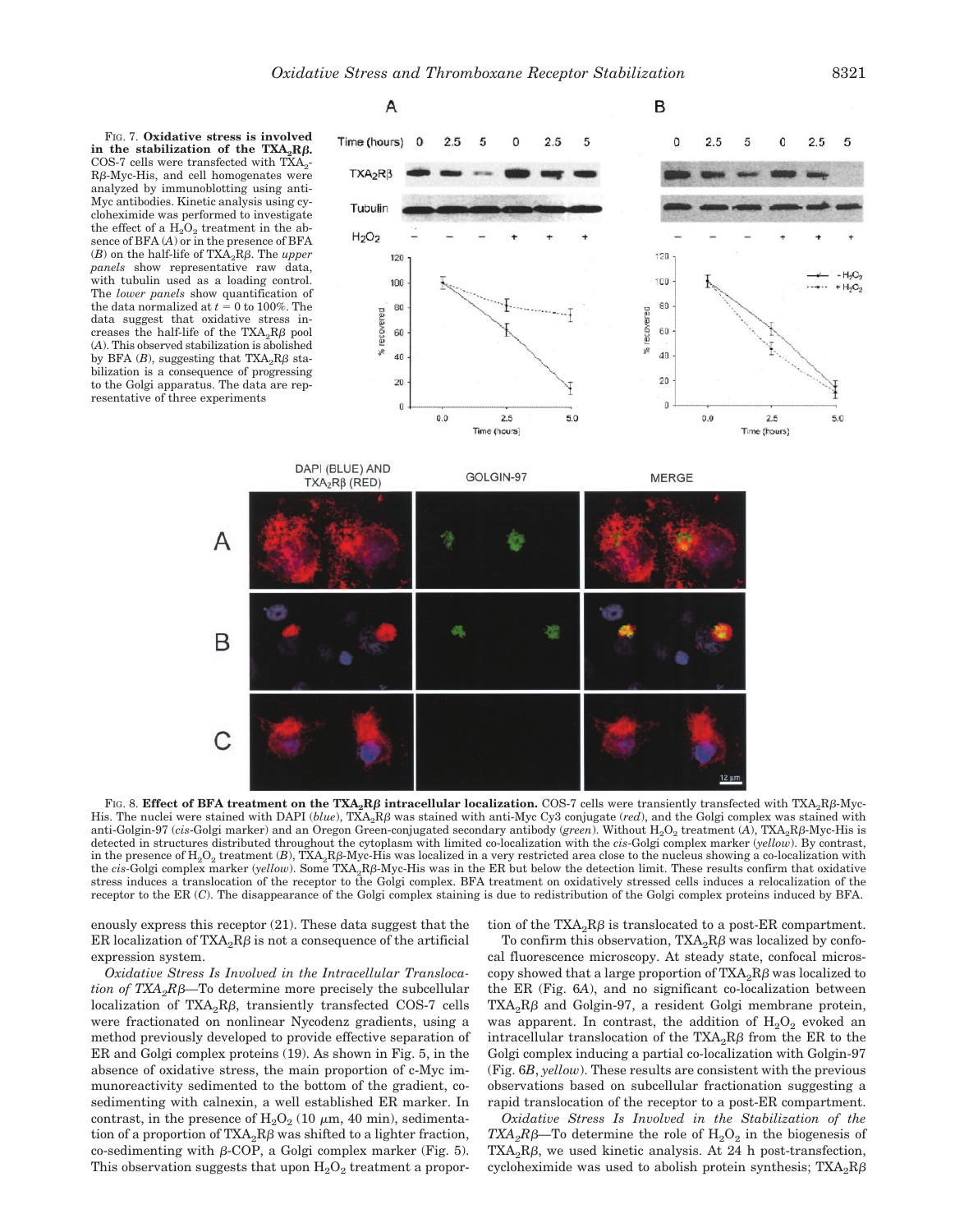

FIG. 9. **Involvement of the UPR in the**  $TXA_2R\beta$  **stabilization.** COS-7 cells were transfected with  $TXA_2R\beta$ -Myc-His and cell homogenates analyzed by immunoblotting using anti-Myc antibodies. Kinetic analyses of BiP (*A*), the effect of DTT on cycloheximide-induced-TXA<sub>2</sub>R $\beta$  degradation (*B*), and the effect of tunicamycin on  $\text{H}_{2}\text{O}_{2}$ -induced-TXA<sub>2</sub>R $\beta$  stabilization (*C*) were performed. The data show that  $H<sub>2</sub>O<sub>2</sub>$  induces an up-regulation of BiP expression with a peak reached after 30 min of  $\rm H_2O_2$  exposure. DTT induced stabilization of TXA<sub>2</sub>R $\beta$ , whereas tunicamycin abolished the  $H_2O_2$ -induced TXA<sub>2</sub>R $\beta$  stabilization. These results indicate that the UPR is most likely involved in the  $TXA_2R\beta$  stabilization process and that *N*-glycosylation also plays a crucial role.

was chased for different time periods, before Western blot analysis. Fig. 7A shows that in the absence of  $\rm H_2O_2$ ,  $\rm TXA_2R\beta$  is more rapidly degraded than in the presence of  $H_2O_2$ . After 5 h, TXA<sub>2</sub>R $\beta$  decreased by 80  $\pm$  5% (*n* = 3). In contrast, in the presence of  $\text{H}_{2}\text{O}_{2}$ , TXA<sub>2</sub>R $\beta$  degradation occurred less rapidly, and only  $25 \pm 5\%$  of TXA<sub>2</sub>R $\beta$  was degraded after 5 h ( $n = 3$ ), suggesting that oxidative stress is able to mediate  $TXA_2R\beta$ stabilization. This is consistent with the observation in Fig. 1*A* where  $\text{H}_{2}\text{O}_{2}$  treatment increased the amount of  $\text{TXA}_{2}\text{R}\beta$ detected.

One of the effects of  $H_2O_2$  on the TXA<sub>2</sub>R $\beta$  is an increase of the proportion of the  $TXA_2R\beta$  in the Golgi complex. We attempted to determine whether the Golgi complex localization had a role in  $\text{TXA}_2\text{R}\beta$  stabilization. Identical  $\text{TXA}_2\text{R}\beta$  kinetic experiments to those described above were performed in the presence of brefeldin A (Fig. 7*B*). BFA treatment abolished the TXA<sub>2</sub>R $\beta$  stabilization induced by the H<sub>2</sub>O<sub>2</sub> (93  $\pm$  5% of degradation after 5 h in presence of BFA *versus*  $25 \pm 5\%$  in the absence of BFA), without affecting the basal level of  $\text{TXA}_2\text{R}\beta$ (Fig. 7*B*). Immunofluorescence microscopy showed that in quiescent cells,  $TXA_2R\beta$  was located mainly in the ER compartment (Fig. 8*A*). Oxidative stress induced a translocation to the Golgi complex area with an ER staining below the detection limit (Fig. 8*B*). This translocation is partially abolished by the BFA treatment, which causes disassembly of the Golgi complex (Fig. 8*C*). In immunofluorescence, essentially no receptors were



FIG. 10. **Effect of H<sub>2</sub>O<sub>2</sub> treatment on the ligand binding capacity.** COS-7 cells were transiently transfected with  $TXA_2R\beta$ -Myc-His. After homogenization, the membrane fraction was further resuspended in 600  $\mu$ l of binding buffer and homogenized. For the binding assay, 50  $\mu$ g of protein of the membrane fraction was incubated with a TXA<sub>2</sub>R antagonist ([<sup>3</sup> H]SQ29548, 30 Ci/mol, 1–100 nM) in the presence or absence of 5  $\mu$ M of unlabeled (cold) SQ29548. Comparison of the [ 3 H]SQ29548 binding activities on oxidatively stressed cells (*dotted line*) and nonoxidatively stressed cells (*solid line*) was performed. The data show that the presence of oxidative stress induces an increase of the  $[^{3}H]$ SQ29548 binding on the membrane fractions  $(B_{\text{max}} (B_{\text{max}}))$ without any effect on the affinity of the receptor  $(K_d (K_d))$ .

observed on the plasma membrane, which could be explained by a low receptor density on the plasma membrane of permeabilized cells. Taken together, these results suggest that  $H_2O_2$ stabilizes  $TXA_2R\beta$  by an intracellular translocation from the ER to the Golgi complex.

*Possible Involvement of the UPR in the TXA<sub>2</sub>Rβ Stabilization—*A potential mechanism for rapid turnover of ER-located  $\text{T} \text{X} \text{A}_2 \text{R} \beta$  is ER-associated degradation. This pathway is stimulated under numerous stress conditions invoking the UPR. To investigate whether  $H_2O_2$  exposure could induce the UPR, we evaluated the influence of peroxide on expression of BiP, which is a well characterized UPR gene in mammalian cells (22). A time course of BiP induction upon exposure of cells to 10  $\mu$ M is shown in Fig.  $9A. H<sub>2</sub>O<sub>2</sub>$  induces an up-regulation of BiP with a peak (4–5-fold) of induction at 30 min (Fig. 9*A*, *fourth lane*). No induction was observed in the absence of oxidative stress (Fig. 9*A*, *seventh lane*). Exposure to DTT (2 mM, 6 h; Fig. 9*B*), which is known to be a strong inducer of UPR (23), prevented the  $\text{T} \text{X} \text{A}_2 \text{R} \beta$  degradation induced by 3 h of cycloheximide treatment  $(65 \pm 5\%$  remaining after 3 h in presence of DTT *versus*  $30 \pm 5\%$  in the absence of DTT; Fig. 9*B*, *third* and *fourth lanes*). In contrast, cell treatment with tunicamycin (10  $\mu$ g/ml, 6 h), a further UPR inducer in mammalian cells (23), increased the degradation of TXA<sub>2</sub>R $\beta$  induced by cycloheximide (75  $\pm$  5%) remaining after 2.5 h in absence of tunicamycin *versus*  $20 \pm 5\%$ in presence of tunicamycin; Fig. 9*C*, *second* and *third lanes*). In addition, the presence of tunicamycin abolished the stabilization of TXA<sub>2</sub>R $\beta$  elicited by H<sub>2</sub>O<sub>2</sub> (75  $\pm$  5% remaining after 2.5 h in absence of tunicamycin *versus*  $35 \pm 5\%$  in presence of tunicamycin; Fig. 9*C*, *fourth* and *fifth lanes*). Taken together, these results suggest that UPR might be involved in the  $TXA_2R\beta$ stabilization process and that *N*-glycosylation also seems to play a crucial role in the control of  $\text{TXA}_2\text{R}\beta$  stability.

*Effect of the H2O2 Treatment on the Ligand Binding Capacity—*A binding assay was performed on an isolated membrane fraction of COS-7 cells using the  $TXA_2R$  antagonist  $\rm [^3H]SQ29548.$  Data show that, in the membrane fraction,  $\rm H_2O_2$ treatment increased [3 H]SQ29548-specific binding on the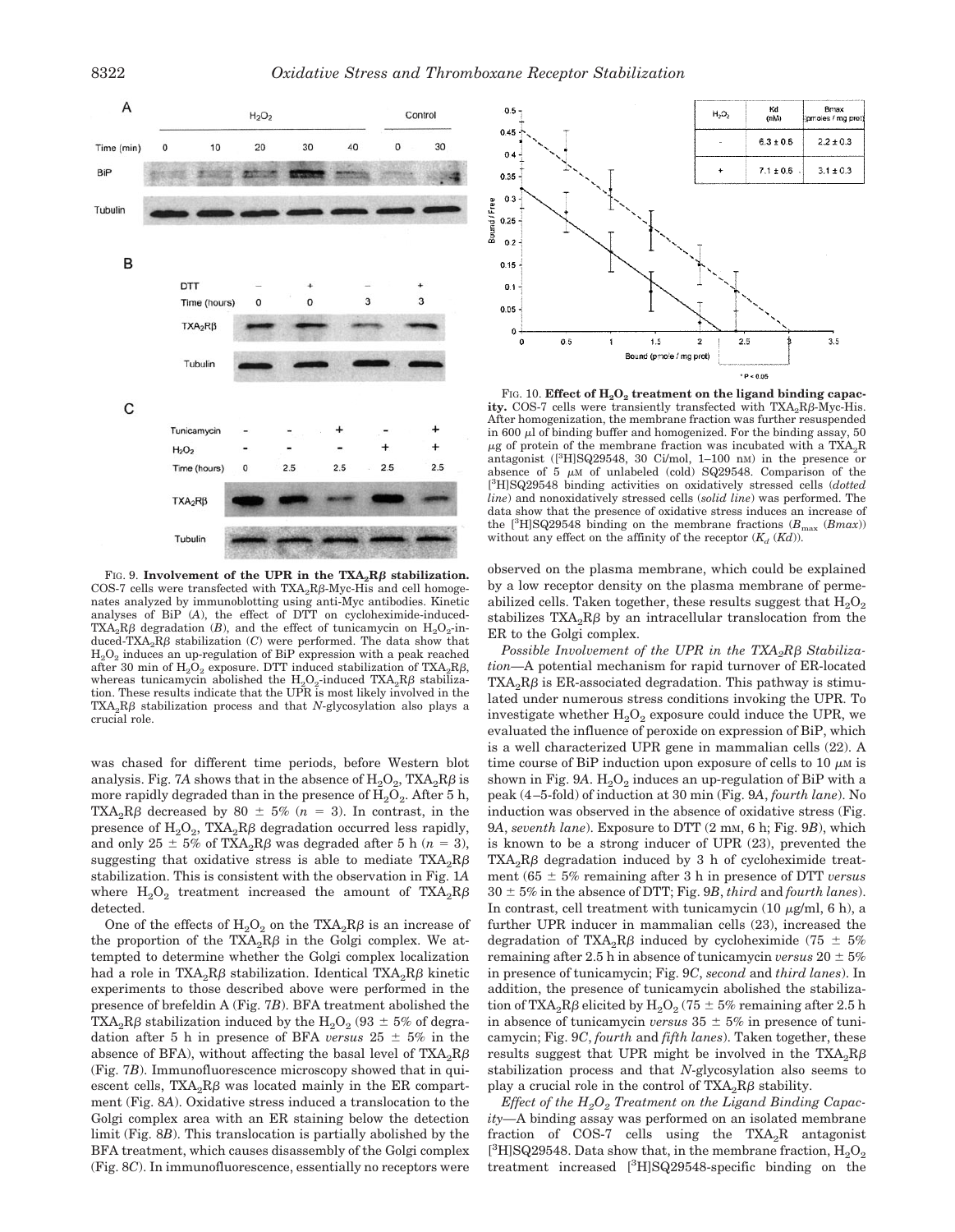membrane fraction ( $B_{\text{max}} = 3.1 \pm 0.3$  *versus* 2.2  $\pm$  0.3 pmol/mg protein,  $p = 0.046$ ,  $n = 3$ ) without any effect on its affinity ( $K_d$ )  $7.1 \pm 0.6$  *versus*  $6.3 \pm 0.6$  nm,  $n = 3$ ; Fig. 10).

## **DISCUSSION**

Most proteins entering the secretory pathway, including TXA<sub>2</sub>R $\beta$ , are folded within the ER following translocation via the Sec61 complex. To support efficient folding, the ER maintains a luminal environment enriched in chaperone proteins, glycosylation enzymes, oxidoreductases, and quality control systems (24). Despite this optimized environment, an inevitable consequence of the large flux of proteins through the ER, plus the complexity of folding, is that rather less than 100% of nascent polypeptides attain the native state, resulting in the production of unfolded proteins. The cells respond to an accumulation of unfolded proteins in the ER by increasing transcription of genes encoding several ER resident proteins. Information on folding status is transmitted from the ER lumen to the nucleus by an intracellular signaling pathway involving the transmembrane kinase Ire1p, called the unfolded protein response  $(25)$ .

It has been shown that COS-7 cells express an endogenous TXA<sub>2</sub>R $\alpha$  (20). Transient expression of TXA<sub>2</sub>R $\beta$  in COS-7 cells led to the synthesis of a receptor that was mainly localized to the ER. To investigate whether the artificial expression of  $TXA_2R\beta$  could induce a "mislocalization" of the receptor,  $\text{T} \text{X} \text{A}_2 \text{R} \beta$  has been expressed in different expression system and/or different cell lines. We always observed an ER localization of  $\text{T} \text{XA}_2 \text{R} \beta$  in stably transfected COS-7 cells and when expressed at a low level in a CHO cell line. Similar receptor localization was also observed in HCASMc, another cell line that endogenously expresses  $\text{TXA}_2\text{R}\beta$  (21). These data indicate that the intracellular localization of  $\text{TXA}_2\text{R}\beta$  is not due to the system expression but suggest the presence of a significant ER-localized population, which seems to be an intrinsic property of the  $\text{T} \text{XA}_2 \text{R} \beta$ . Such a location implicates a possible turnover by the ER-associated degradation system.

Inefficient intracellular processing is not unique to  $\text{TXA}_2\text{R}\beta$ and has been reported for several other polytopic membrane proteins. For some proteins of this class, *e.g.* the cystic fibrosis transmembrane conductance regulator, folding is extremely inefficient, with less than 30% of newly synthesized cystic fibrosis transmembrane conductance regulator achieving the native conformation (26). In another example, only 25% of newly synthesized erythropoietin receptor expressed in lymphoid cell lines was processed from the high mannose ER form to the mature plasma membrane form, the remainder being degraded with a half-life of 70 min (27).

We show here that the presence of  $\text{H}_{2}\text{O}_{2}$  enhanced  $\text{T} \text{XA}_{2}\text{R} \beta$ translocation from the ER to the Golgi complex, with a concomitant increase in receptor stability. The consequence of such stabilization is an increase of the receptor density in the membrane fraction. Further, additional data indicate that  $H_2O_2$ treatment induces expression of BiP, a marker for the UPR. Hence, an increase in receptor stability and number is likely the result of more efficient folding caused by induction of the chaperones and other folding activities resident within the ER.

To determine whether stabilization preceded export from the ER or whether it is a consequence of localization within the Golgi apparatus, we tested the effect of BFA, which redistributes cargo proteins of the Golgi complex back to the ER (28) on  $\text{TXA}_2\text{R}\beta$  degradation. We observed that BFA treatment abolished the TXA<sub>2</sub>R $\beta$  stabilization induced by the  $\rm H_2O_2$ , suggesting that  $\text{TXA}_2\text{R}\beta$  stabilization is a consequence of translocation from the ER. It was not particularly surprising that ER-retained  $\text{T} \text{X} \text{A}_2 \text{R} \beta$  was targeted by the ER-associated degradation and rapidly degraded. Because  $\text{T} \text{XA}_2 \text{R} \beta$  is an *N*-glycosylated

protein (29), the retention of this protein likely involves continued reglucosylation and interaction with the calnexin/glycoprotein glucosyltransferase system (30).

We also have observed that both  $H_2O_2$  and DTT prevented TXA<sub>2</sub>R $\beta$  degradation. The fact that  $\rm H_2O_2$  induces BiP expression and mimics the effect on  $\text{T} \text{X} \text{A}_2 \text{R} \beta$  stabilization induced by DTT, which is known to elicit the UPR (23), suggests that the UPR is involved in the  $\text{TXA}_2\text{R}\beta$  stabilization. Previous studies using primary dermal fibroblasts identified a rapid effect of the UPR, involving *N*-linked glycosylation of ER proteins (31). All prostanoid receptors have conserved *N*-glycosylation sites in the N-terminal domain and one of the extracellular loops. Sitedirected mutagenesis studies analyzing the function of glycosylation sites revealed that the requirement of *N*-glycosylation for correct sorting to the plasma membrane is crucial (32). ER quality control is highly dependent upon covalent attachment of the oligosaccharide  $Glc<sub>3</sub>Man<sub>9</sub>GlcNAc<sub>2</sub>$  to specific asparaginyl residues of nascent ER proteins. This requires the synthesis of a lipid-linked oligosaccharide,  $Glc<sub>3</sub>Man<sub>9</sub>GlcNAc<sub>2</sub>-P-P-dolichol.$ Tunicamycin is a specific inhibitor of the synthesis of this lipid-linked oligosaccharide and a strong UPR inducer (23). Our results indicate that despite the fact that tunicamycin induces the UPR, it was not able to prevent  $\text{T} \text{X} \text{A}_2 \text{R} \beta$  degradation and abolished the TXA<sub>2</sub>R $\beta$  stabilization induced by H<sub>2</sub>O<sub>2</sub>. This result supports the model that receptor glycosylation is essential for correct folding and translocation to the plasma membrane as previously shown on cell lines naturally expressing a prostaglandin E1 receptor (33). Because  $\text{T} \text{X} \text{A}_2 \text{R} \beta$  synthesized in the presence of tunicamycin will not be *N*-glycosylated, it is likely that correct, efficient folding of the receptor requires interaction with calnexin. Prevention of calnexin interaction will accelerate the rate at which  $\text{TXA}_2\text{R}\beta$  folding intermediates are rejected by the ER quality control system, ablating the stabilization normally observed with peroxide treatment.

Our results indicate that oxidative stress induces maturation and stabilization of an unstable intracellular  $\text{TXA}_2\text{R}\beta$  pool, most likely by translocation to the Golgi complex. Importantly, these observations also suggest that  $\text{TXA}_2\text{R}\beta$  levels are modulated by ER-associated proteolysis and controlled by the efficiency of transport to post-ER compartments. This stabilization of the  $\text{T} \text{X} \text{A}_2 \text{R} \beta$  by translocation from a degradative compartment may account for the rapid augmentation of receptor density observed *in vivo* and for the potentiation of the 8-isoprostaglandin  $F_{2\alpha}$ -induced vasoconstriction during oxidant injury.

*Acknowledgments—*We thank Drs. J. A. Ware and A. W. Ashton for providing cDNA encoding TXA<sub>2</sub>R $\beta$ , David Goulding for electron microscopy technical assistance, Prof. Keith Gull for anti-tubulin antibody, and Dr. Bassam Ali for insightful discussions about many aspects of this work.

#### REFERENCES

- 1. FitzGerald, G. A., Healy, C., and Daugherty, J. (1987) *Fed. Proc.* **46,** 154–158
- 2. Narumiya, S., and Sugimoto, Y., (1999) *Physiol. Rev.* **79,** 1193–1226
- 3. Hirata, M., Hayashi, Y., Ushikubi, F., Yokota, Y., Kageyama, R., Nakanishi,
- S., and Narumiya, S. (1991) *Nature* **14,** 617–620 4. Raychowdhury, M. K., Yukawa, M., Collins, L. J., McGrail, S. H., Kent, K. C.,
- and Ware, J. A. (1994) *J. Biol. Chem.* **269,** 19256–19261 5. Smrcka, A. V., and Sternweis, P. C. (1993) *J. Biol. Chem.* **268,** 9667–9674
- 6. Morrow, J. D., Harris, T. M., and Roberts, L. J., II (1990) *Anal. Biochem.* **184,**  $1 - 10$
- 7. Mehrabi, M. R., Ekmekcioglu, C., Tatzber, F., Oguogho, A., Ullrich, R., Morgan, A., Tamaddon, F., Grimm, M., Glogar, H. D., and Sinzinger, H. (1999) *Cardiovasc. Res.* **43,** 492–499
- 8. Kromer, B. M., and Tippins, J. R. (1996) *Br. J. Pharmacol.* **119,** 1276–1280 9. Audoly, L. P., Rocca, B., Fabre, J. E., Koller, B. H., Thomas, D., Loeb, A. L.,
- Coffman, T. M., and FitzGerald, G. A. (2000) *Circulation* **101,** 2833–2840
- 10. John, G. W., and Valentin, J. P. (1997) *Br. J. Pharmacol.* **122,** 899–905 11. Kromer, B. M., and Tippins, J. R. (1999) *Br. J. Pharmacol.* **126,** 1171–1174
- 12. Kamekura, I., Okumura, K., Matsui, H., Murase, K., Mokuno, S., Toki, Y.,
- Nakashima, Y., and Ito, T. (1999) *J. Cardiovasc. Pharmacol.* **33,** 836–842
- 13. Modesti, P. A., Colella, A., Cecioni, I., Costoli, A., Biagini, D., Migliorini, A., and Neri Serneri, G. G. (1995) *Am. Heart. J.* **129,** 873–879